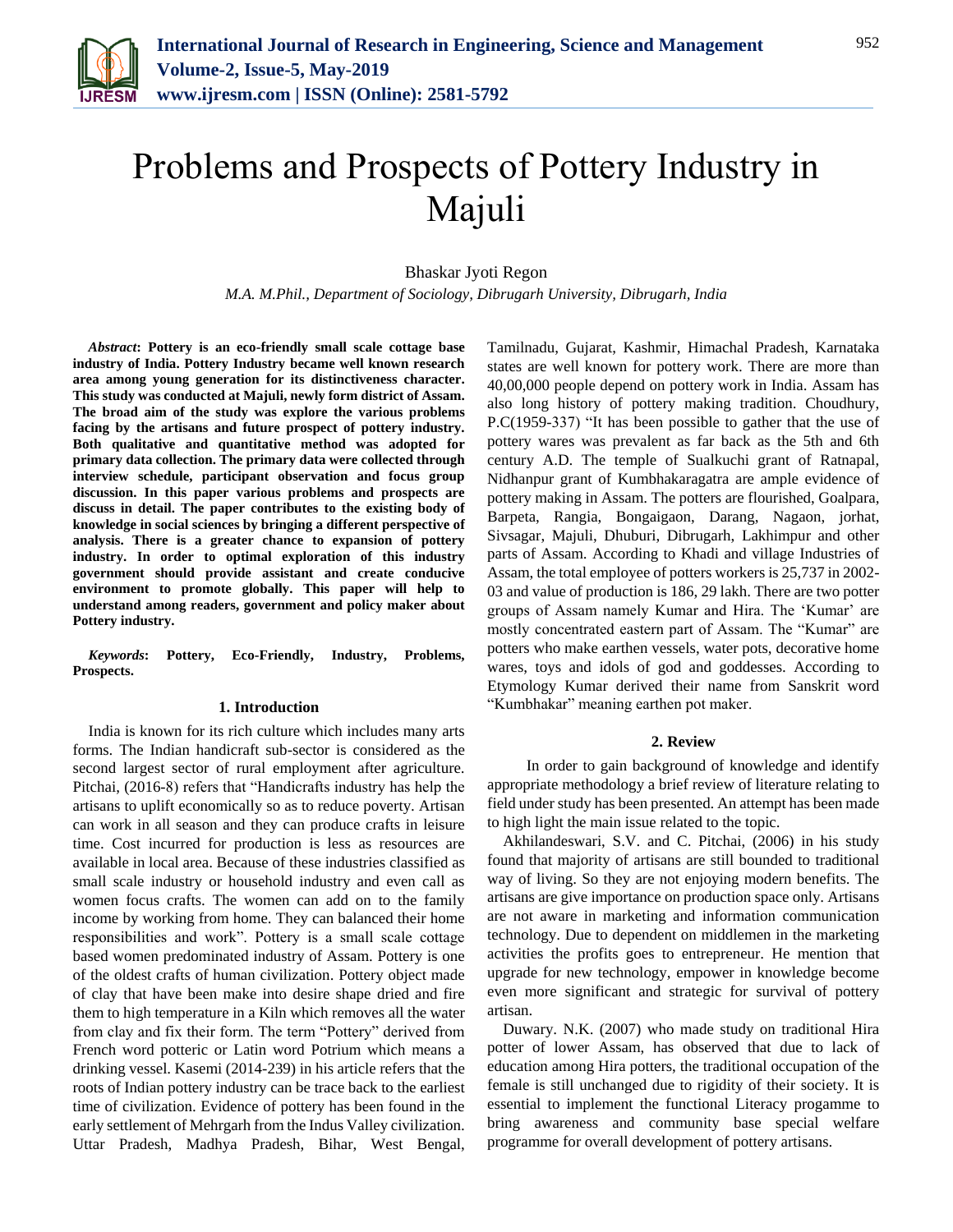

Kasemi (2014) in her study focused on necessity of scientific technical knowledge among the pottery artisans. Due to outdated pottery making process of West Bengal, the technique of production became inferior and products became lack of standardization to compete with global market.

Kola, Blerim (2011) In his study reveals that the Chinese market is dominating the Albanian market due to low cost of purchase and out dating product design. The Chinese products are not genuine products as well as inherited folk crafts but their updating design and beautiful color eye catching among the customers.

Sarma, D.C. & Sarma, H.C. (1991) study carried on pottery making process of Hira and Kumar community of Assam. In his study mentioned various stage of pottery making. He found that Hira and Kumar community of Assam practices only handmade Pottery making process. But the Kumar like other potters in India manufacture pottery with the help of wheel. Another significant is that in Assam the women are only practicing pottery making.

# **3. Research question**

A research question is a statement that identifies the phenomenon to be studies. Through the secondary sources and pilot study following research question are drawn for further study.

- 1. How the pottery industries survive with various problems?
- 2. What are the possibility and chances of pottery artisan?
- 3. Whether support from government or non-government organization to promote pottery industry?
- *A. Objectives of the study*

The main objectives of the present study are:

- To trace the social and economic background of the respondents.
- To find out the major problems of pottery industry.
- To identify future, prosper of this industry.

#### **4. Significance of study**

Pottery is an old age crafts of human civilization. Pottery industry is important for both cultural and economic perspectives. As a parts of small scale industry its helps to create employment generation, promoting inter sector linkage, raising export and reducing regional imbalances. In Assam there are only two community involved in pottery making process. It is important to study how this particular community provides economic support as well as cultural preservation.

# **5. Study area**

This study was conducted in Majuli, newly form district of Assam. Majuli is a largest river Island of India. The Island is form by the Brahmaputra River in the South and Kherkutia suti, an ana branch of Brahmaputra, join by the Subansiri River in

the North. According to 2014, the total Land area of Majuli is 352 Sq Km (approx). As per as census 2011, Majuli had Population of 16,7,304 of which male and female were 85,325 and 81,978 respectively. Among the four Mouza's of Majuli, Salmora Mouza was selected as a field of study. The Dakhinpat, salmora, Chinatoli, Borbuka village are selected as a field of study where artist is concentrated, Mostly southern part of Majuli.

### **6. Methodology**

It is not possible to restrict to a particular technique for collecting required information, fact, data and opinion. Both primary and secondary sources are adopted for data collection. For primary data collection specially focused on interview schedule, participant observation, focus group discussion and case study method were adopted. For secondary data collection book, Journal articles and government report are adopted. Purposive sampling method was adopted for selection of the respondent. Among the 1135 households of pottery artisan 100 household was selected as a respondent. For in-depth study 10 respondents were taken from NGO personal and another 10 respondents from Senior citizen. Total respondent was 120.

# **7. Character of pottery industry in Majuli**

- Pottery is an inherited family based industry.
- Only Kumar community people are practices pottery making process in Majuli.
- It is totally based on traditional handmade product.
- The women are engage in production process and male members help them in the marketing.
- Average 81% artisans working as a full time worker.
- Average 89% respondent have 0-2 workers in their family.
- Pottery products are selling through boat way and road way.

# **8. Major Problems of pottery industry in Majuli**

The present study is devoted to the detailed study of the problems of pottery industry in Majuli. The pottery industry in Majuli is going to decay day by day due to numerous problems. The major problems are discussed below.

#### **9. Problems of raw materials**

Clay is the first and foremost essential raw materials for the pottery making process. Non availability of raw materials is the major problems for pottery artisans of Majuli. The glutinous clay required is found dig a 60-70 feet deep pit in the riverbank, which is more difficult and risky work for the workers. Only experience male worker may be able to collect required clay. In 2004, due to high land erosion in Majuli, the Brahmaputra Board (Government organization) involved in anti erosion project, where they totally restricted the digging of pits for clay in the river. After restricted the digging clay in the river 58% of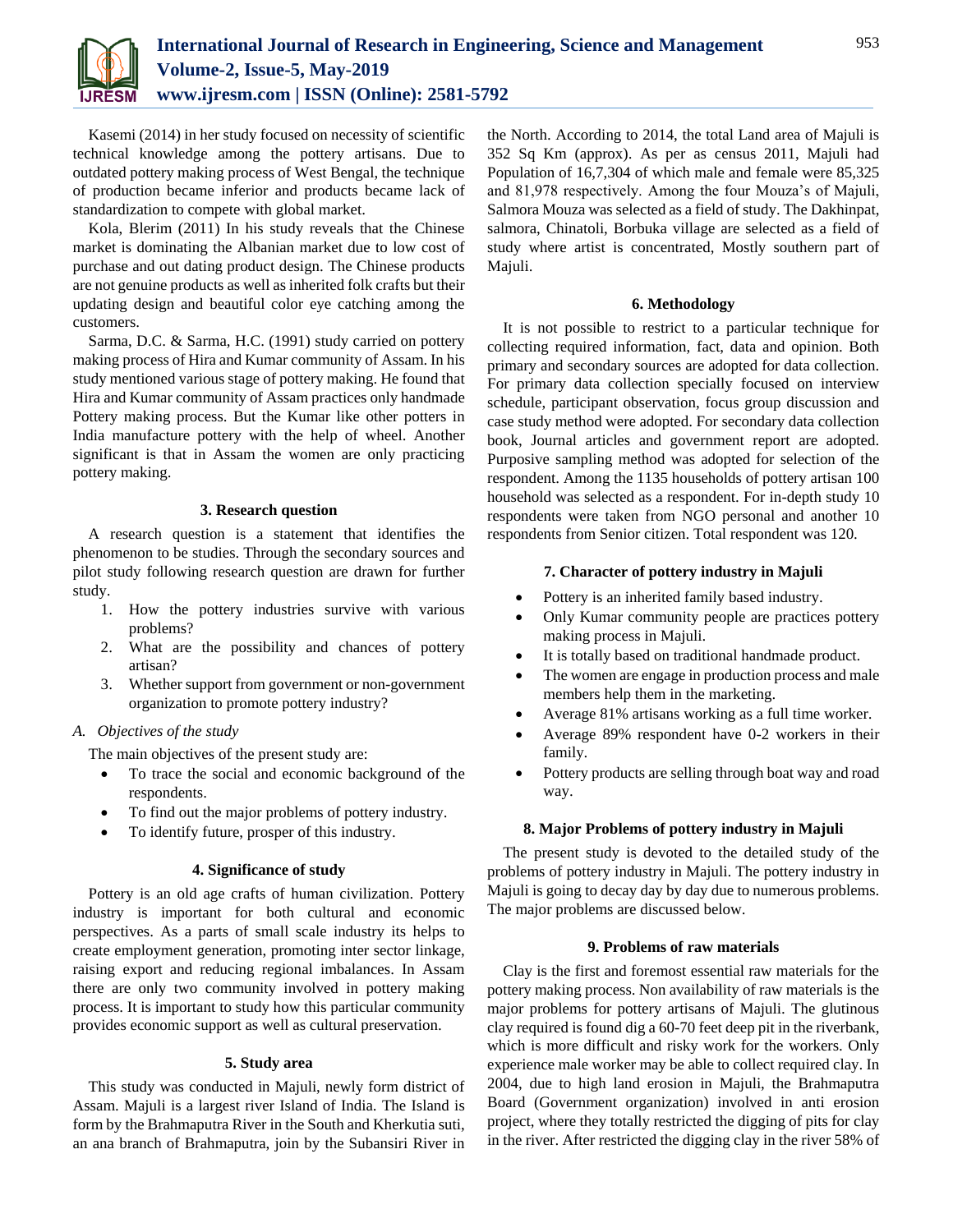

the respondent faced the non-availability of raw materials in the pottery making process. 27% respondent mention that due to restriction in digging clay in local area, the collecting and purchasing of the raw materials is became highly costly in comparison to the profits from the products. 15 % of respondent mention that due to restriction of digging clay in the river, they have to use low quality clay which is less output and low demand in the market. In Dakhinpat Kumargaon, 95% of Kumar community people dropped to pottery making practices due to lack of raw materials.

# **10. Infrastructure problem**

The infrastructure is the major problem for pottery Artisans of Majuli. They are working in the very negligible condition. Among the 100 respondent 95% are seasonal worker. Due to lack of specific working place, store house the artisans can't working during the flood season. Due to flood affected area they feel the necessity of high land. 93% respondent mention that during the flood season they dropped pottery making between 3-5 month due to lack of proper working place. The methods of production followed by artisans are old and efficient.

# **11. Economic problem**

The economic problems are the major problems for pottery artisans of Majuli. Among the 100 respondents of pottery artisans, 67% of respondents income below 80,000 per year. Pottery is only their main source of income. Due to land erosion in Majuli, there is not permanent land for agriculture and animal husbandry. They are not financially sound to invest money for developing pottery industry. The artisans have neither general education nor technical certificate holder to get financial assistance from other agencies like banks and finance corporation.

There is a credit problems among the pottery artisans of Majuli. It is interesting to note that the bank are not provide loan them because they have no permanent land and property to give Security of loan. Friends, family, money lenders are only source of their investment.

#### **12. Marketing Problem**

The finished products made by the artisans have to get a sound market. Marketing involves several activities like pricing, advertising, personnel selling, products development, market research products style and design etc.

The market depends on consumer needs and satisfaction. Pottery industry is mostly run by individuals with sole proprietary. The women are involved in pottery making and male member go for marketing. Due to unorganized sector the marketing system is not systematic. There is not specific market place for selling pottery products. The male member go for marketing various parts of Assam through boat way around 25- 35 days. The pottery products are not manufacturing either

order nor contract basis. Most of the pottery products are selling during festive season. Due to lack of raw materials they can't produce in the adequate time. Among the 100 respondents, 67% respondents mention that they are not getting well price in the market due to delay in production. Due to lack of customer's, in adequate market place most of the product selling outside the district through roadway and waterway. Only 13% respondents selling their product at various village and 60% respondents selling at other district. Due to lack of specific market place, they are searching customer's door's to door's with a every new day.

The marketing aspect is very costly for pottery artisans. 58% respondents sell their products through family members, 38% selling through middle men or trader and 12% selling through other agencies. The artisans of Majuli sells their product though road way and water way which is more economic and time costly. In flood season they sells their product through boat way, which take 25-30 days to get one district to another district. Due to time costly the income and cost of production is not equivalent. In the post flood season they sells their products through road way. In the time of selling they rented a truck on tractor for 5 to 7 days. Among the 100respondents 53% respondents mention that there is 15000-20000 rupees cost per year for rented a truck or tractor.

# **13. Socio-psychological problems**

Although the Kumar community of Majuli assimilated with culture of Majuli but still they are in remarkable position. The people of society give importance only the value of pottery products not the artisans. The people of the society think them as a separate part of the society due their professional artistic work. Although there is a greater change to self-employment through pottery work, but no other member of the society excepted pottery making as a profession due to fear of lost their status in the society. Artisans, whatever they expect from the society, as like as they don't gets respect, attributes, rewards from the society.

# **14. Respondents view on prospects of pottery Industry in Majuli**

The future prospect of pottery industry of Majuli depends on responsibility of Society, government and non-government organization. The people must be need to understand importance, value, respect of the traditional handmade pottery industry. In the name of modern technology, the people are accepted high use of plastic accessories and avoid indigenous craft in day to day life without thinking single minute how plastic product may be affect on human body and ecosystem. For future prospects of this industry researcher was discussed with artisans, senior citizen and NGO personnel.

2004 was the darkest year of the pottery artisans of Majuli. After restricted digging clay in the river Brahmaputra, the pottery artist of Majuli lost the means of livelihood due to lack of raw materials. Most of the artisans avoid pottery making